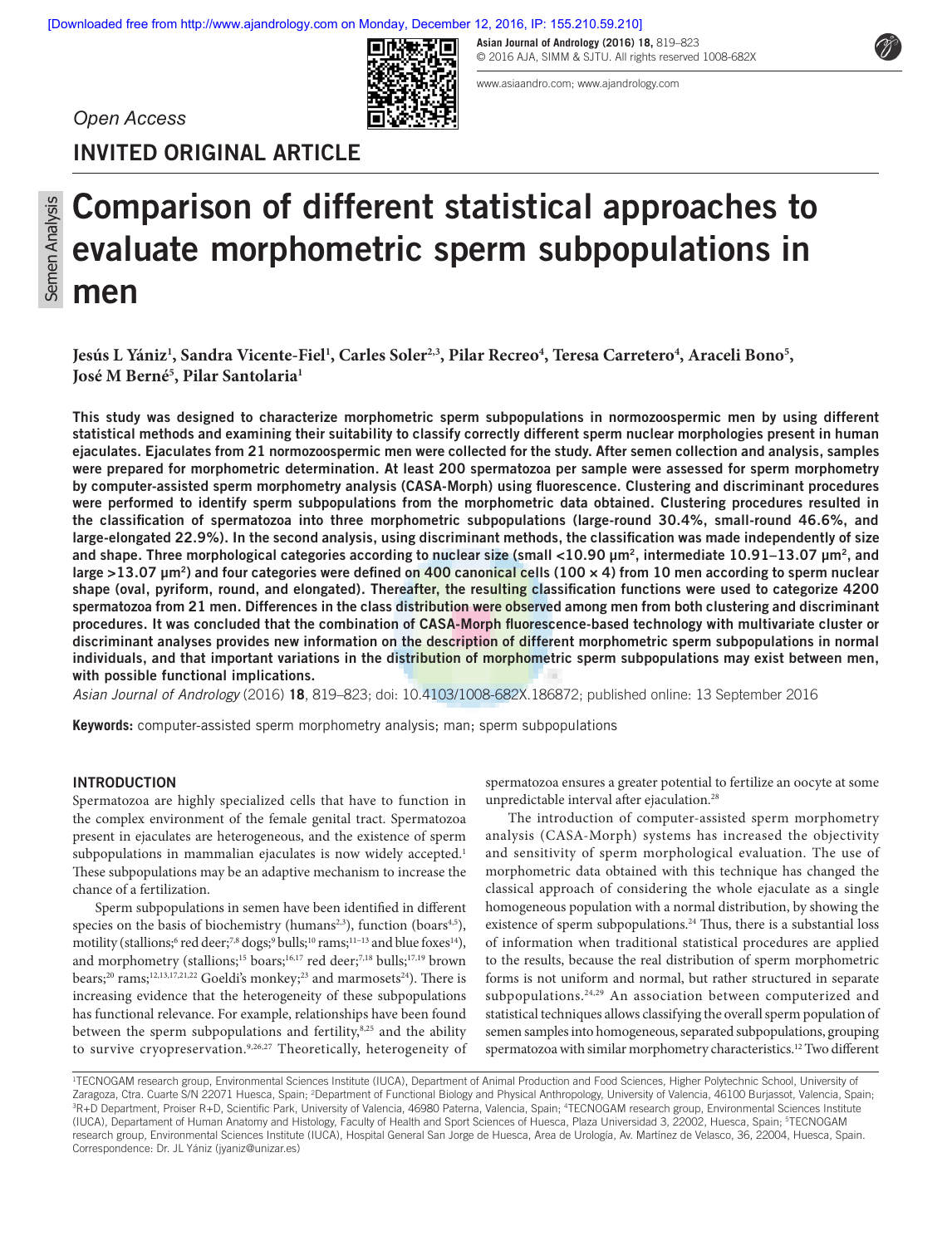**Sperm morphometric subpopulations in men**

JL Yániz *et al*

820

statistical methods, cluster and discriminant analyses, have been used to disclose sperm morphometric subpopulations in different species.<sup>29</sup> The aim of this study was to characterize sperm morphometric subpopulations in normozoospermic men by using different statistical methods and examining their ability to classify correctly different sperm nuclear morphologies present in ejaculates. This study may constitute the basis for future analyses of the relationships of sperm quality, freezing capacity, and human male fertility.

# **MATERIALS AND METHODS**

#### *Reagents*

Unless otherwise stated, all chemicals used were obtained from Sigma-Aldrich Chemical Company (Alcobendas, Madrid, Spain) and were of the highest grade available.

#### *Donors and sample selection*

The study was approved by the Institutional Ethics Committee and written informed consent was given by all patients. Semen samples from 21 volunteers, with mean age of 24.2 years (range 21–32 years), were obtained by masturbation after 3–5 days of sexual abstinence. Only men with clinically normal semen parameters, judged from the World Health Organization<sup>30</sup> reference values, were included in the study.

After collection, the semen was allowed to liquefy at 37°C for at least 30 min and then was examined within 1 h. Each ejaculate was thoroughly mixed, and aliquots were prepared for sperm morphometric assessment as previously described.31,32 In brief, semen smears were allowed to air dry for a minimum of 2 h, fixed with  $2\%$  (v/v) glutaraldehyde in PBS for 3 min, washed thoroughly in distilled water and labeled with Hoechst 33342 as detailed below.

# *Sperm morphometric determination by computer‑assisted sperm morphometry analysis (CASA‑Morph)*

Semen smears were stained by placing 20 µl of a Hoechst 33342 suspension (20 μg ml<sup>-1</sup> in a TRIS-based solution) between the slide and a coverslip, which was then incubated for 20 min in the dark at room temperature.31 The coverslip was then removed and the slide was washed thoroughly with distilled water and allowed to dry. Digital images of the fluorescent sperm nuclei were recorded by means of a setup composed of an epifluorescence microscope (DM4500B, Leica, Wetzlar, Germany; A-UV filter cube, BP340–380 excitation filter, LP425 suppressor filter, dichromatic mirror: DM400) with a 63× plan apochromatic objective, and photographed with a Canon Eos 400D digital camera (Canon Inc., Tokyo, Japan). The camera was controlled by a computer using DSLR Remote Pro software (Breeze Systems, Camberley, UK).

At least 200 sperm cells per sample were randomly captured at least two slides per sample. From each captured image, sperm nuclei morphometry was automatically analyzed by the ImageJ open software (available on-line at http://rsbweb.nih.gov/ij/download.html), with a plug-in module created for this purpose.<sup>31</sup> Each sperm nucleus was measured for four primary parameters and four derived parameters for nuclear shape. Primary parameters were Area  $(A, \mu m^2)$ , as the sum of all pixel areas contained within the boundary), Perimeter  $(P, \mu m, as)$ the sum of external boundaries), and Length  $(L)$  and Width  $(W)$  ( $\mu$ m, the highest and lowest values, respectively, of the Feret diameters, i.e., the projection of the sperm nucleus on the horizontal axis measured at angles of rotation of 0°, 30°, 60°, 90°, 120°, and 150°; Length and Width are not necessarily orthogonal). Derived nuclear shape parameters were Ellipticity (L/W), Rugosity (4 $\pi A/P^2$ ), Elongation ([L – W]/[L + W]), and Regularity (πLW/4A).

#### *Statistical analysis*

Statistical analyses were performed with the SPSS package, version 15.0 (SPSS Inc., Chicago, IL, USA). Two methods were used to obtain sperm subpopulations based on the morphometric data. The first method was based on two-step cluster procedures.12,17 The first step was to perform a principal component analysis (PCA) of the morphometric data. The purpose of PCA is to derive a small number of linear combinations (principal components) from a set of variables that retain as much of the information in the original variables as possible. This allows the summarizing of many variables in few, jointly uncorrelated, principal components. A preferred result is when there are few principal components accounting for a large proportion of the total variance. To select the number of principal components that should be used in the next step of the analysis, the criterion was used of selecting only those with an eigenvalue (variance extracted for that particular principal component) >1 (Kaiser criterion). The second step was to perform a two-step cluster procedure with the sperm-derived indices obtained after the PCA. This analysis allows the identification of sperm subpopulations and the detection of the outliers.

The second method was based on a two-step discriminant analysis.33,34 The first step consisted of defining the nuclear size into three categories: small, intermediate, and large. Each threshold was established on the basis of the area values, considering the  $25<sup>th</sup>$  centile and below for small,  $26<sup>th</sup>-74<sup>th</sup>$  centile for intermediate, and 75th centile and above for large. The second step focused on nuclear shape, initially comprising four subjective forms: round, elongated, oval, and pyriform (**Figure 1**). Oval nuclei were the most frequently represented and may be considered analogous to the normal cells described by the WHO.<sup>30</sup> Round, elongated, and pyriform spermatozoa also have a correspondence to the round, narrow-tapered, and pyriform cells described by the WHO.<sup>30</sup> For each class, a number of 100 canonical cells/category obtained from 10 men were selected and used for the subsequent calculation of the classification matrix. Different donor samples (10 donors) were used to define canonical cells from those used for the global discriminant analysis (21 donors). Discriminant analysis was performed by the linear stepwise procedure to identify the most useful parameters for the shape classification of these cells. Variables were added one by one to the discriminating functions until it was found that the addition of a new variable did not give a better discrimination. Wilk's lambda



**Figure 1:** Four examples of each of the sperm categories defined according to sperm nuclear shape. Scale bar for all images, 5 µm.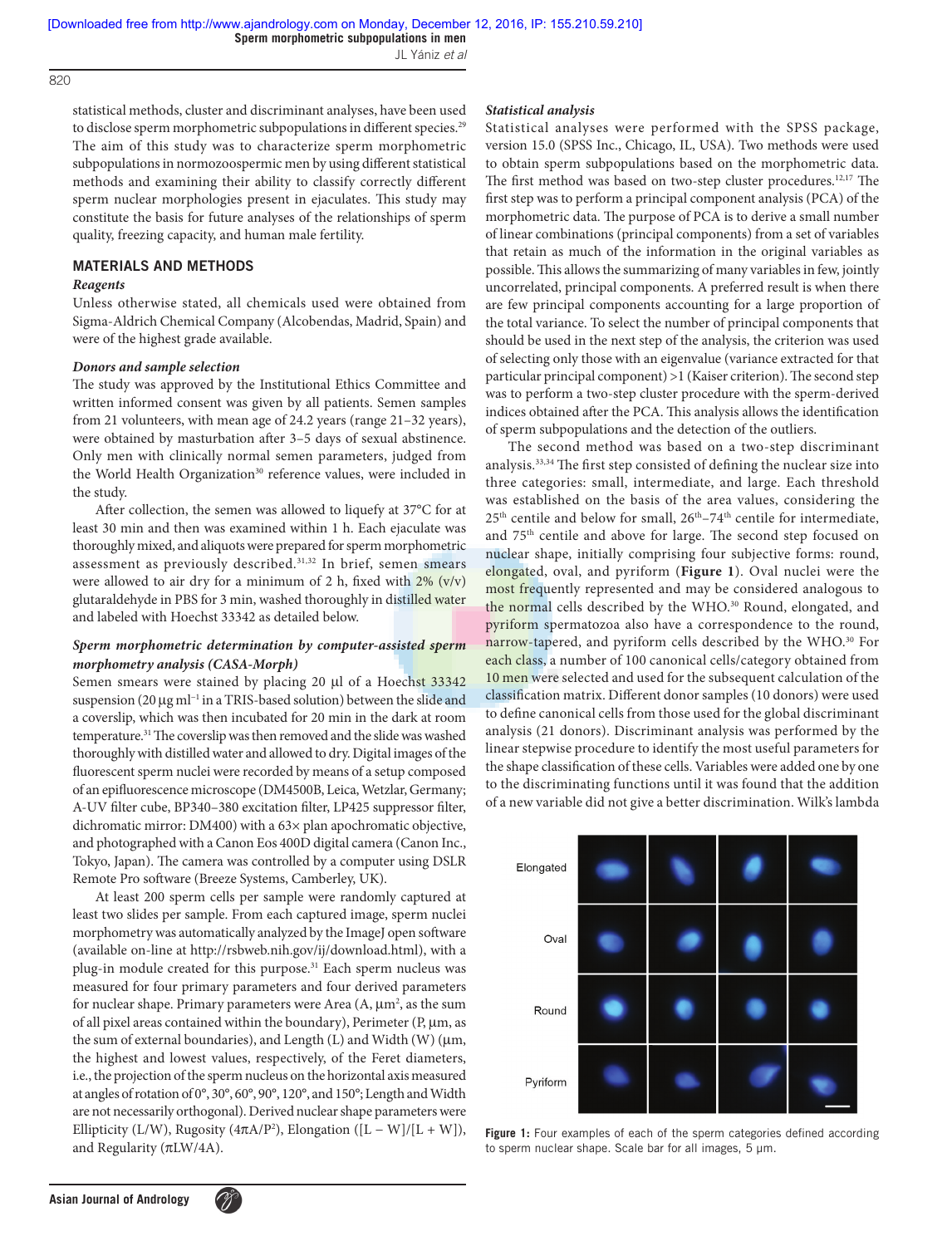JL Yániz *et al*

was used to test discrimination. Then, the classification matrix was applied to the whole population to establish the proportion of each class (subpopulation) per animal.

To study the distributions of subpopulations between men, the Chi-squared test was used. The values obtained were expressed as mean ± standard error of the mean (s.e.m.). The statistical level of significance was set at *P* < 0.05.

The variability of each parameter at different grouping levels was determined from the coefficients of variation (CV).<sup>31</sup> In all the donors, within-man and between-man CVs were calculated for all the morphometric parameters. Within-man CVs were expressed as the mean of individual values.

#### **RESULTS**

Spermatozoa in humans are characterized by substantial between-man variability. The highest variability in sperm nuclear morphometry was identified for elongation and area (CV 38.98% and 20.34%, respectively). All morphometric parameters showed a higher degree of variation between individuals than within individuals.

From the two-step cluster procedure, PCA analysis revealed three components with eigenvalues over 1, representing more than 97.4% of the cumulative variance (**Table 1**). The first factor (PC1) was defined positively by primary (P and L) and secondary (Ellipticity and Elongation) parameters, the second (PC2) by positive primary (A and W) and negative secondary (Ellipticity and Elongation) factors, and the third (PC3) by Regularity.

The second step of clustering analysis revealed the existence of three sperm subpopulations (**Table 2**). Subpopulation 1 (SP1) had positive values for PC2, so this cluster includes large and round spermatozoa. Subpopulation 2 (SP2) had negative values for PC1, so it comprises small and round spermatozoa. Subpopulation 3 (SP3) had positive values for PC1 and negative for PC2, thus comprising large and elongated spermatozoa. Of the total spermatozoa, 29.8%, 47.5%, and 22.7% were included in Subpopulations 1, 2, and 3, respectively. The distribution of sperm subpopulations was completely different among men (*P* < 0.001, **Table 3**).

In the second analysis, with discriminant methods, the classification was made independently of size and shape. For shape, the matrix of classification obtained gave the Fisher's discriminant linear functions for each class as listed in **Table 4**. This matrix was applied to the reference population with a globally correct assignment of 86.4% of cells (**Table 5**). Round and oval sperm nuclei were more accurately classified (more than 94%) than elongated and pyriform forms. When the allocation matrix for shape was applied to the whole population, oval cells were the most frequently represented (54.1%), while the most infrequent were round and elongated spermatozoa (11.5% and 13.0%, respectively).

For size, the sperm nuclei were divided into three classes from the area data, considering the small ones as those equal to and below the 25<sup>th</sup> centile, the large ones as those equal to and above the 75th centile, and the intermediate ones between these limits. The values observed were: small, area <10.90  $\mu$ m<sup>2</sup>; intermediate, 10.90 μm<sup>2</sup> ≥ area ≤13.07 μm<sup>2</sup>; and large, area >13.07 μm<sup>2</sup>. Differences in the class distribution were observed among men (*P* < 0.001), with some donors having more than 90% of the cells with a small area, while others had 0%. This extent of difference was also present for the other two size classes (**Table 6**). Moreover, differences in the distribution of the shape classes were found between men (**Table 6**).

#### **Table 1: Results of the PCA performed on the CASA Morph data obtained from 21 normozoospermic men**

| Morphometric parameters | PC 1     | PC <sub>2</sub> | PC3      |
|-------------------------|----------|-----------------|----------|
| Area                    | 0.689    | 0.717           | $-0.077$ |
| Perimeter               | 0.846    | 0.528           | $-0.037$ |
| Length                  | 0.969    | 0.213           | $-0.039$ |
| Width                   | 0.245    | 0.962           | 0.090    |
| Ellipticity             | 0.722    | $-0.668$        | $-0.130$ |
| Rugosity                | $-0.758$ | 0.531           | $-0.140$ |
| Elongation              | 0.710    | $-0.671$        | $-0.140$ |
| Regularity              | 0.193    | $-0.113$        | 0.970    |
|                         |          |                 |          |

PCA: principal component analysis; PC: principal component

#### **Table 2: Results of the two‑step cluster procedure in men with the morphometric indices (PC) as variables**

| Cluster      | PC <sub>1</sub> |        | PC <sub>2</sub>                                 |        | PC <sub>3</sub> |        |
|--------------|-----------------|--------|-------------------------------------------------|--------|-----------------|--------|
|              | Mean            | s.e.m. | Mean                                            | s.e.m. | Mean            | s.e.m. |
| $\mathbf{1}$ | 0.2802          |        | 0.0178  1.1263  0.0120  0.0336                  |        |                 | 0.0218 |
| 2            |                 |        | $-0.6700$ $0.0174$ $-0.2602$ $0.0124$ $-0.0458$ |        |                 | 0.0234 |
| 3            | 1.0325          |        | $0.0252 -0.9311 0.0169 0.0518$                  |        |                 | 0.0495 |

s.e.m: standard error of mean; PC: principal component

**Table 3: Percentage distribution of sperm subpopulations in the different men**

| Donor          |         | Sperm subpopulations        |                            |  |  |
|----------------|---------|-----------------------------|----------------------------|--|--|
|                | $\it 1$ | $\mathcal{L}_{\mathcal{L}}$ | $\ensuremath{\mathcal{S}}$ |  |  |
| $\mathbf{1}$   | 0.5     | 86.5                        | 13                         |  |  |
| $\overline{c}$ | 5.5     | 72.0                        | 22.5                       |  |  |
| 3              | 0.5     | 73.5                        | 26.0                       |  |  |
| $\overline{4}$ | 0.0     | 84.5                        | 15.5                       |  |  |
| 5              | 15.0    | 39.0                        | 46.0                       |  |  |
| 6              | 84.5    | 6.0                         | 9.5                        |  |  |
| $\overline{7}$ | 56.0    | 13.0                        | 31.0                       |  |  |
| 8              | 27.5    | 30.0                        | 42.5                       |  |  |
| 9              | 62.5    | 24.0                        | 13.5                       |  |  |
| 10             | 26.5    | 37.5                        | 36.0                       |  |  |
| 11             | 24.1    | 71.9                        | 4.0                        |  |  |
| 12             | 3.0     | 39.0                        | 58.0                       |  |  |
| 13             | 35.0    | 44.0                        | 21.0                       |  |  |
| 14             | 35.0    | 52.5                        | 12.5                       |  |  |
| 15             | 14.0    | 36.5                        | 49.5                       |  |  |
| 16             | 33.5    | 57.1                        | 9.4                        |  |  |
| 17             | 38.0    | 43.0                        | 19.0                       |  |  |
| 18             | 16      | 56.5                        | 27.5                       |  |  |
| 19             | 79.5    | 18.0                        | 2.5                        |  |  |
| 20             | 68.0    | 21.0                        | 11.0                       |  |  |
| 21             | 14.5    | 73.5                        | 12.0                       |  |  |
| Mean           | 30.4    | 46.6                        | 22.9                       |  |  |

Significant statistical differences were found among individuals (Pearson's  $\gamma^2$ , *P*<0.001)

# **DISCUSSION**

The subjective evaluation of sperm morphology lacks precise replication, and the coefficients of variation associated with this analysis are very high.<sup>35,36</sup> This fact points to the need to establish quantitative criteria for the definition of sperm cell morphology, which has been improved by the introduction of CASA-Morph systems. Morphometry



821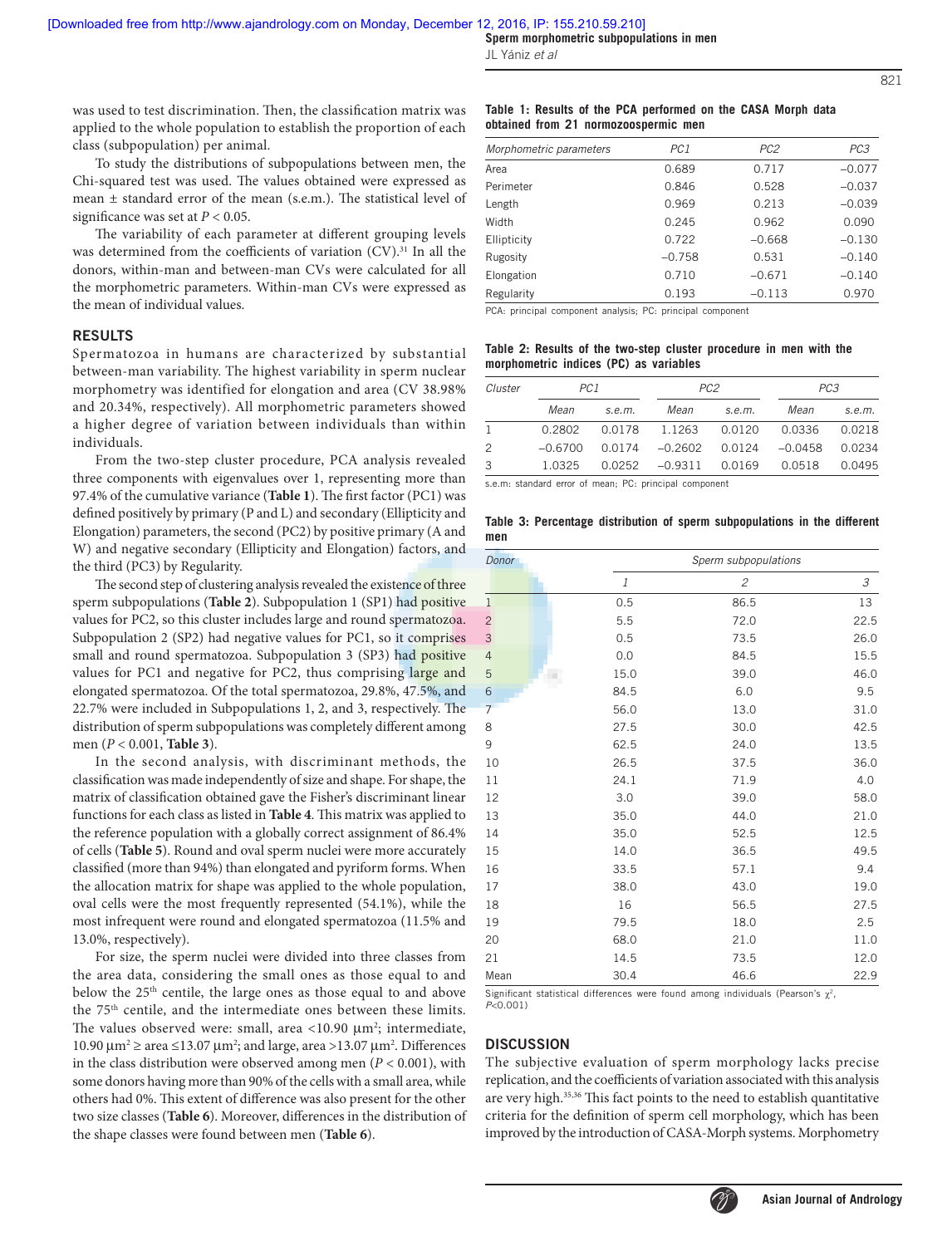JL Yániz *et al*

822

# **Table 4: Discriminant classification matrix showing Fisher's linear discriminant functions for shape of human sperm cells**

|             |            | Coefficient of function of classification |            |            |  |
|-------------|------------|-------------------------------------------|------------|------------|--|
|             | Round      | Elongated                                 | Oval       | Pyriform   |  |
| Area        | $-628.227$ | $-627.311$                                | $-630.724$ | $-629.547$ |  |
| Perimeter   | 1141.248   | 1133.718                                  | 1143.111   | 1135.543   |  |
| Length      | $-653.350$ | $-669.300$                                | $-660.204$ | $-649.375$ |  |
| Width       | 833.203    | 878.004                                   | 855.534    | 862.678    |  |
| Ellipticity | 1743.192   | 1555.550                                  | 1559.625   | 1511.497   |  |
| Rugosity    | 12246.360  | 12174.289                                 | 12264.073  | 12159.884  |  |
| Elongation  | 1280.710   | 2361.626                                  | 2136.304   | 2297.684   |  |

Values were obtained from a reference population of 400 canonical sperm cells (100×4) by linear stepwise discriminant analysis

**Table 5: Percentage of sperm heads in each class of the reference population assigned to each class after discriminant analysis**

| Canonical forms | Percentage of spermatozoa allocated to group |           |      |          |  |
|-----------------|----------------------------------------------|-----------|------|----------|--|
|                 | Round                                        | Elongated | Oval | Pyriform |  |
| Round           | 98.0                                         | 0.0       | 2.0  | 0.0      |  |
| Elongated       | 0.0                                          | 83.0      | 5.0  | 12.0     |  |
| Oval            | 0.9                                          | 0.9       | 94.3 | 3.8      |  |
| Pvriform        | 0.0                                          | 11.4      | 18.1 | 70.5     |  |

86.4% of the reference population was classified correctly

**Table 6: Percentage distribution of sperm subpopulations in different men**

| Donor          | Size  |              |       | Shape |           |      |          |
|----------------|-------|--------------|-------|-------|-----------|------|----------|
|                | Small | Intermediate | Large | Round | Elongated | Oval | Pyriform |
| $\mathbf{1}$   | 68.0  | 32.0         | 0.0   | 12.5  | 14.0      | 62.5 | 11.0     |
| $\overline{c}$ | 60.0  | 37.5         | 2.5   | 14.0  | 26.0      | 49.5 | 10.5     |
| 3              | 81.0  | 18.5         | 2.5   | 6.0   | 40.0      | 45.5 | 8.5      |
| 4              | 92.0  | 8.0          | 0.0   | 9.0   | 23.0      | 59.0 | 9.0      |
| 5              | 8.5   | 74.0         | 17.5  | 1.5   | 9.0       | 47.0 | 42.5     |
| 6              | 0.0   | 29.5         | 70.5  | 16.0  |           | 66.0 | 18.0     |
| 7              | 0.0   | 35.0         | 65.0  | 1.5   | 4.0       | 52.0 | 42.5     |
| 8              | 11.0  | 53.5         | 35.5  | 10.0  | 13.5      | 34.0 | 42.5     |
| 9              | 4.0   | 50.0         | 46.0  | 14.0  | 1.5       | 61.0 | 23.5     |
| 10             | 1.0   | 73.0         | 26.0  | 4.5   | 6.0       | 52.5 | 37.0     |
| 11             | 15.1  | 75.9         | 9.0   | 6.0   | 3.0       | 84.9 | 6.0      |
| 12             | 44.5  | 53.0         | 2.5   | 7.5   | 53.5      | 22.5 | 16.5     |
| 13             | 5.0   | 62.0         | 33.0  | 3.0   | 5.0       | 69.5 | 22.5     |
| 14             | 13.5  | 69.0         | 17.5  | 5.0   | 3.5       | 74.0 | 17.5     |
| 15             | 6.5   | 67.0         | 26.5  | 1.0   | 12.5      | 44.0 | 42.5     |
| 16             | 12.3  | 72.4         | 15.3  | 18.7  | 2.5       | 63.5 | 15.3     |
| 17             | 8.5   | 68.5         | 23.0  | 13.0  | 6.5       | 56.0 | 24.5     |
| 18             | 20.0  | 73.5         | 6.5   | 6.0   | 17.0      | 53.0 | 24.0     |
| 19             | 2.0   | 29.0         | 69.0  | 19.0  | 0.5       | 75.5 | 5.0      |
| 20             | 1.5   | 45.0         | 53.5  | 20.0  | 0.5       | 60.0 | 19.5     |
| 21             | 43.5  | 50.5         | 6.0   | 26.5  | 9.5       | 53.5 | 10.5     |
| Mean           | 23.7  | 51.3         | 25.1  | 10.2  | 12.6      | 56.4 | 21.4     |

Significant statistical differences were found among individuals (Pearson's  $\chi^2$ , *P<*0.001)

analyzed by these systems has been considered a powerful tool for the selection of human patients for ART.37

A wide range of values for sperm nuclear morphometry parameters was evident here, both within samples and among men. Differences in values both within samples and among individuals are also present in other animal species.<sup>31,32</sup> Despite this variability among men, the mean values for the sperm nuclear dimensions are higher than those reported by some,<sup>38-42</sup> and lower than those described by others<sup>43,44</sup> for the whole sperm head. These results are not surprising because previous work has shown that variation in fixation, staining, or the software used can cause important differences in sperm head morphometr.<sup>29</sup>

Human spermatozoa are highly heteromorphous, with morphological differences both in the same ejaculate and in different individuals.40,45 The different sperm subpopulations may be considered to work synergistically to increase fertilization success.26,46,47 Morphometric data provided by CASA-Morph systems may be analyzed by traditional statistical procedures although, given the heterogeneity of spermatozoa in the human ejaculates, the study of sperm subpopulations may be more informative.<sup>29</sup> A combination of computerized and statistical techniques has allowed classification of the overall sperm population of semen samples into homogeneous, separate subpopulations in different species, by grouping spermatozoa with similar morphometry characteristics.<sup>29</sup> However, research into morphometric sperm subpopulations has received little attention in the human species.

In the present study, two alternative statistical procedures were compared to disclose sperm morphometric subpopulations: two-step cluster and two-step discriminant analyses. These methods have been successfully used in different species.<sup>7,15-21,29,33,34,48</sup> From the two-step cluster procedure, different sperm subpopulations were obtained and their distribution varied significantly among men, providing more information than classical analysis of sperm morphometric data that are based on mean values. However, this method provides a classification of spermatozoa mainly based on head size and elongation.<sup>17</sup> The two-step discriminant analysis, however, allows a separate and more precise classification of spermatozoa according to their head size and shape, and its use may be more adequate for heteromorphous species, 33,34 particularly in those species, as man, in which a previous standard has been defined.<sup>30</sup> While measuring sperm head size can be considered an easy task, shape evaluation is commonly evaluated subjectively and expressed in descriptive terms: round, elongated, oval, and pyriform. Here, oval nuclei were the most frequently represented and may be considered analogous to the normal cells described by the WHO.30 However, there was no concordance between our results and those indicated in the WHO manual. Certainly, we are considering only the nuclear shape and size, even separately, and other cell components can contribute to the normal/abnormal definition, but we observed a higher proportion of oval cells with our technique than that indicated by the WHO. This implies that both the technique and the statistical approach used here can be a new model for human sperm morphological evaluation.

It is concluded that the combination of our defined CASA-Morph fluorescence-based technology with multivariate cluster or discriminant analyses provides new information on the description of different morphometric sperm subpopulations in normozoospermic individuals. Important variations in the distribution of morphometric sperm subpopulations may exist among men, with possible functional implications.

## **AUTHOR CONTRIBUTIONS**

JLY and PS conceived and designed the experiments; SVF, CS, PR, TC, AB, and JMB performed the experiments; PS analyzed the data; and JY wrote the paper.

# **COMPETING INTERESTS**

CS is Professor at Valencia University and acts as Scientific Director